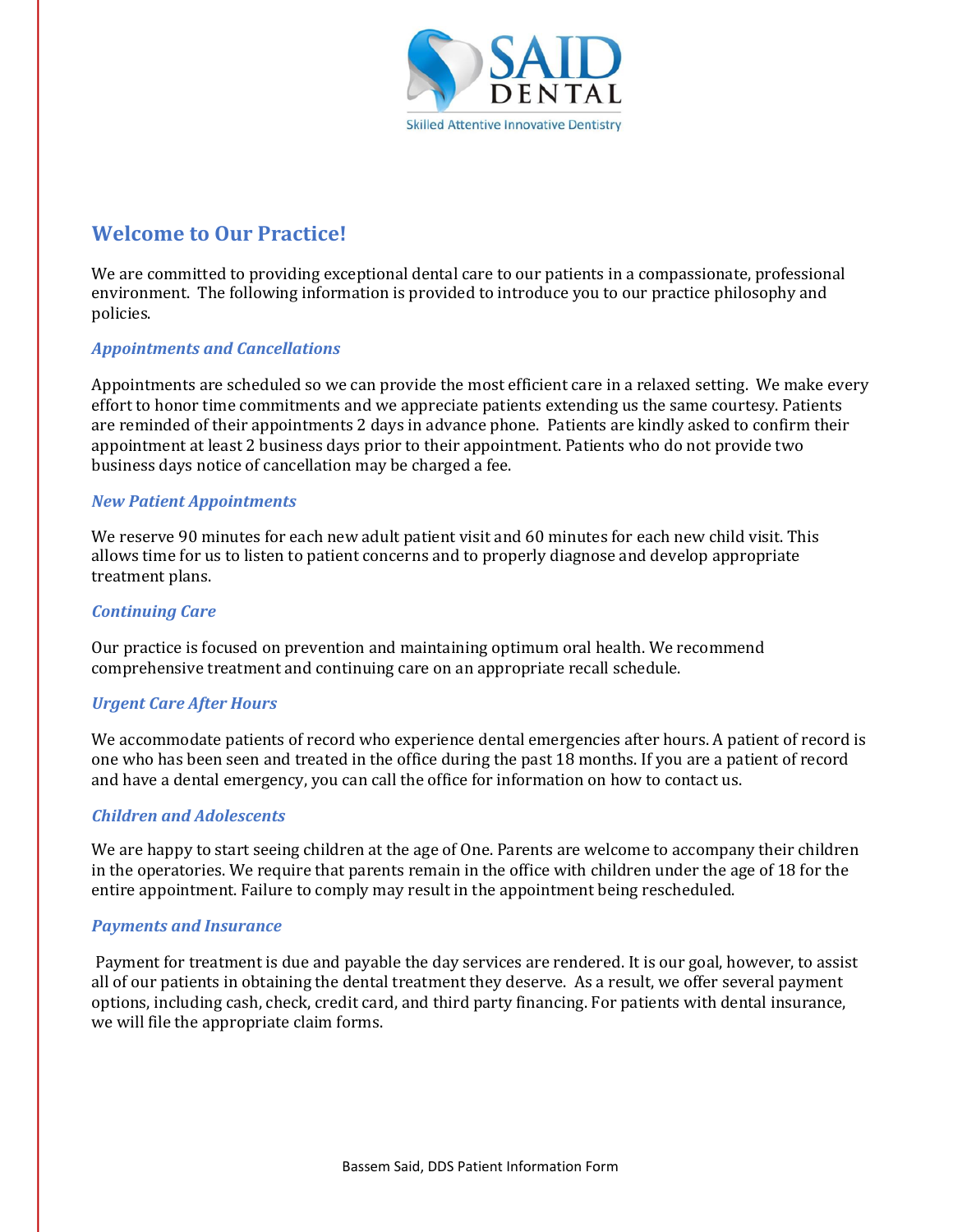

# **Patient Information**

|                                       | What is the best way to communicate with you? Home Phone / Mobile Phone/ Work Phone                            |                                    |  |       |  |
|---------------------------------------|----------------------------------------------------------------------------------------------------------------|------------------------------------|--|-------|--|
| Best time to reach you:____________   |                                                                                                                |                                    |  |       |  |
|                                       |                                                                                                                |                                    |  |       |  |
|                                       |                                                                                                                |                                    |  |       |  |
|                                       | Family Status (circle): Single Married Divorced Child Spouse's Name: _______________________________           |                                    |  |       |  |
|                                       | In case of an emergency who should be notified?                                                                |                                    |  |       |  |
|                                       |                                                                                                                |                                    |  |       |  |
|                                       | How did you first hear about our office? (circle one):                                                         |                                    |  |       |  |
| <b>Another Patient</b><br>Facebook    | Another Dental Office<br>Work                                                                                  | Online Search<br>Insurance Website |  | Other |  |
|                                       | We like to reward our patients who refer their family, friends, and co-workers. Which reward would you prefer? |                                    |  |       |  |
| <b>Starbucks Gift Card</b>            | iTunes Gift Card                                                                                               | Credit to Account                  |  |       |  |
|                                       |                                                                                                                |                                    |  |       |  |
| <b>Person Responsible for Account</b> |                                                                                                                |                                    |  |       |  |
|                                       |                                                                                                                |                                    |  |       |  |
|                                       |                                                                                                                |                                    |  |       |  |
|                                       |                                                                                                                |                                    |  |       |  |
|                                       |                                                                                                                |                                    |  |       |  |
|                                       |                                                                                                                |                                    |  |       |  |
|                                       |                                                                                                                |                                    |  |       |  |

Bassem Said, DDS Patient Information Form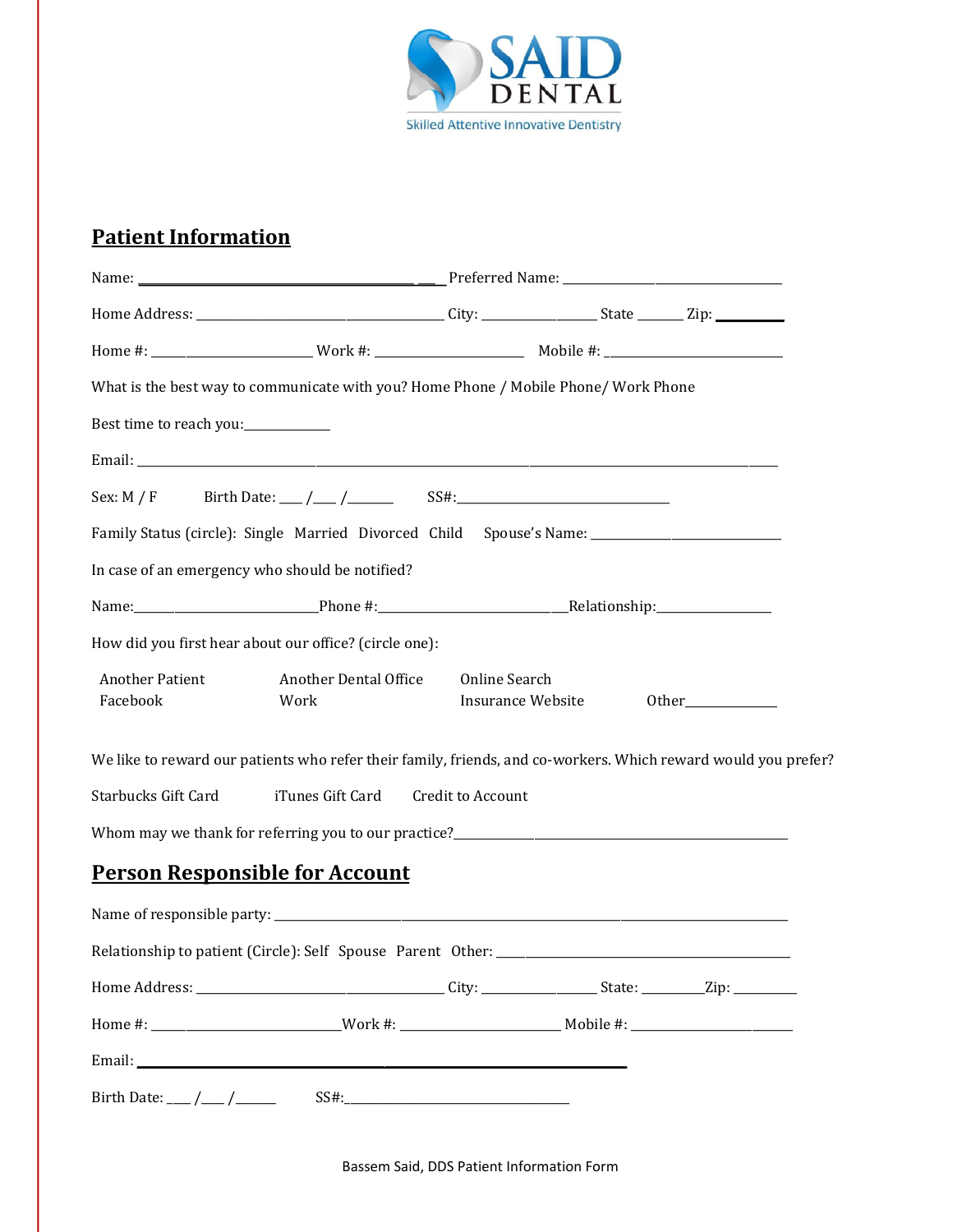

### **Insurance Information (Primary)**

| Insured Birth Date: $\frac{1}{\sqrt{1-\frac{1}{2}}}$ |  |
|------------------------------------------------------|--|
|                                                      |  |
|                                                      |  |
|                                                      |  |
|                                                      |  |
| <b>Insurance Information (Secondary)</b>             |  |
|                                                      |  |
| Insured Birth Date: $\frac{1}{\sqrt{1-\frac{1}{2}}}$ |  |
|                                                      |  |
|                                                      |  |
|                                                      |  |
|                                                      |  |
| <b>Employment Information</b>                        |  |
|                                                      |  |
|                                                      |  |
|                                                      |  |

### **Cancellations and Missed Appointments**

We require 2 business days notice of a cancellation. Patients who do not provide 2 business days notice of a cancellation or who do not present for a scheduled appointment may be charged a fee. Patients who fail to present for a second appointment may be charged a fee or dismissed from the practice. After the first missed appointment, a letter will be mailed reiterating our policy and reminding the patient of the risk of dismissal should another appointment be missed.

#### I have read the Cancellation and Missed Appointment Policy. I understand and agree to this Policy.

Patient Signature\_\_\_\_\_\_\_\_\_\_\_\_\_\_\_\_\_\_\_\_\_\_\_\_\_\_\_\_\_\_\_\_\_\_\_\_\_\_\_\_\_\_\_\_\_\_\_\_\_\_\_\_\_\_\_\_\_\_\_\_\_\_\_\_\_\_\_\_\_\_\_\_\_Date\_\_\_\_\_\_\_\_\_\_\_\_\_\_\_\_\_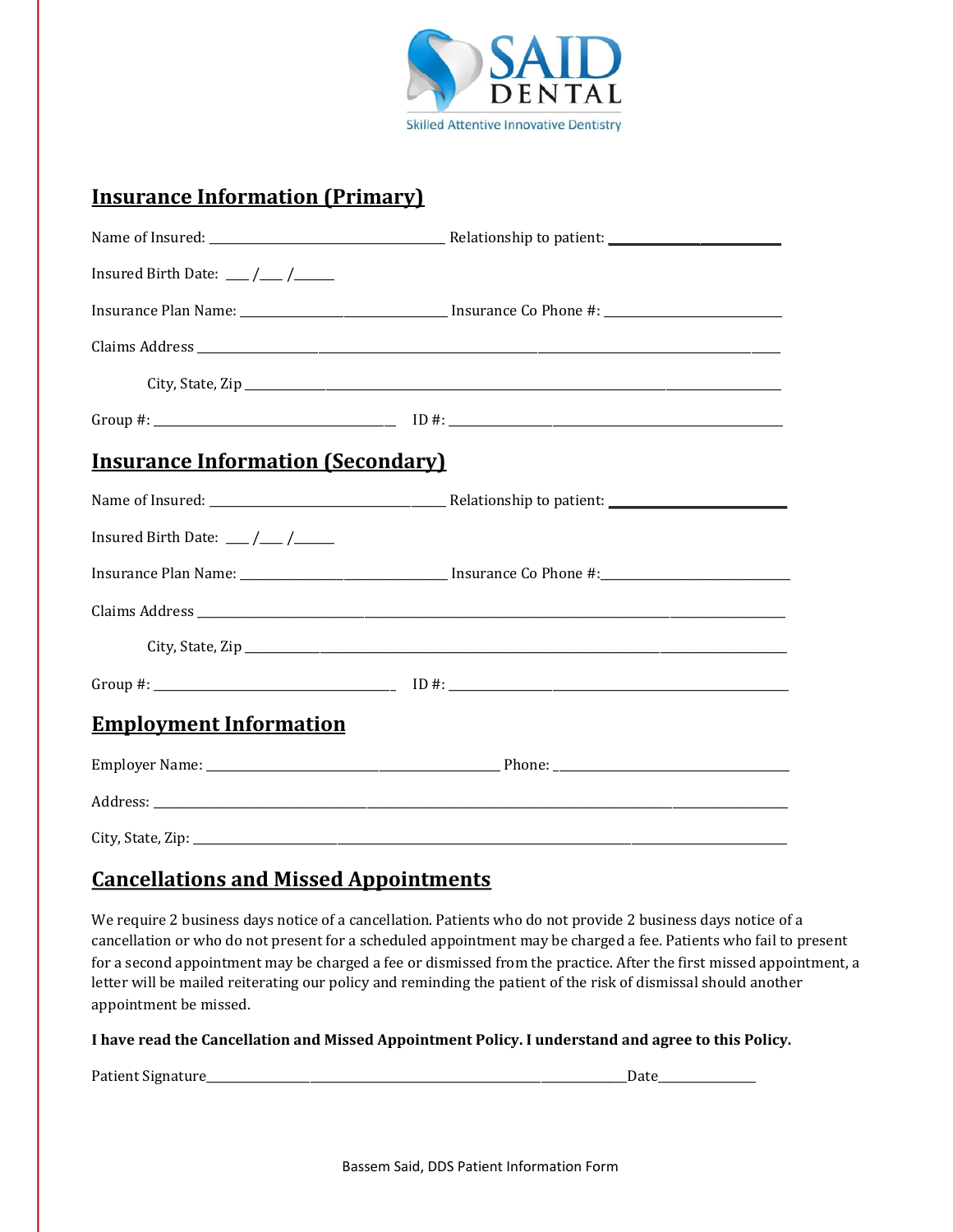

### **Medical History**

|                                                                                |                |         | Date of Birth:                                                                                              |                                                                                                                                                                                                                                |  |  |
|--------------------------------------------------------------------------------|----------------|---------|-------------------------------------------------------------------------------------------------------------|--------------------------------------------------------------------------------------------------------------------------------------------------------------------------------------------------------------------------------|--|--|
|                                                                                |                |         |                                                                                                             |                                                                                                                                                                                                                                |  |  |
|                                                                                |                |         |                                                                                                             |                                                                                                                                                                                                                                |  |  |
| 2. Have you ever been hospitalized (if yes, explain below)? Yes No             |                |         |                                                                                                             |                                                                                                                                                                                                                                |  |  |
| 3. Have you been under the care of a medical doctor during the past two years? |                |         |                                                                                                             | Yes No                                                                                                                                                                                                                         |  |  |
| 4. Have you ever had any excessive bleeding requiring special treatment?       |                |         |                                                                                                             | Yes No                                                                                                                                                                                                                         |  |  |
| 5. Women: Are you pregnant/trying to get pregnant/breast feeding?              |                |         |                                                                                                             | Yes No                                                                                                                                                                                                                         |  |  |
|                                                                                |                |         | 6. Are you allergic to or have you had an allergic reaction to any of the following (please circle if yes): |                                                                                                                                                                                                                                |  |  |
| Local Anesthetic                                                               | Penicillin     | Codeine |                                                                                                             |                                                                                                                                                                                                                                |  |  |
| Latex                                                                          | Acrylic Metals |         |                                                                                                             | Other: and the contract of the contract of the contract of the contract of the contract of the contract of the contract of the contract of the contract of the contract of the contract of the contract of the contract of the |  |  |
|                                                                                |                |         | 7. Are you taking or have you ever taken any of the following medications (please circle if yes):           |                                                                                                                                                                                                                                |  |  |
| Fosamax                                                                        | Actonel        | Boniva  |                                                                                                             |                                                                                                                                                                                                                                |  |  |
| Aredia                                                                         | Reclast        | Zometa  |                                                                                                             |                                                                                                                                                                                                                                |  |  |
|                                                                                |                |         |                                                                                                             |                                                                                                                                                                                                                                |  |  |

\_\_\_\_\_\_\_\_\_\_\_\_\_\_\_\_\_\_\_\_\_\_\_\_\_\_\_\_\_\_\_\_\_\_\_\_\_\_\_\_\_\_\_\_\_\_\_\_\_\_\_\_\_\_\_\_\_\_\_\_\_\_\_\_\_\_\_\_\_\_\_\_\_\_\_\_\_\_\_\_\_\_\_\_\_\_\_\_\_\_\_\_\_\_\_\_\_\_\_\_\_\_\_\_\_\_\_\_\_\_\_\_\_\_\_\_\_\_\_\_\_\_\_\_\_\_ \_\_\_\_\_\_\_\_\_\_\_\_\_\_\_\_\_\_\_\_\_\_\_\_\_\_\_\_\_\_\_\_\_\_\_\_\_\_\_\_\_\_\_\_\_\_\_\_\_\_\_\_\_\_\_\_\_\_\_\_\_\_\_\_\_\_\_\_\_\_\_\_\_\_\_\_\_\_\_\_\_\_\_\_\_\_\_\_\_\_\_\_\_\_\_\_\_\_\_\_\_\_\_\_\_\_\_\_\_\_\_\_\_\_\_\_\_\_\_\_\_\_\_\_\_\_

8. Please list other medications you are taking:

#### **Have you ever had any of the following?**

| <b>Chest Pains</b>     | Yes No | <b>Shortness of Breath</b> | Yes No | Hives/Skin Rashes        | Yes No |
|------------------------|--------|----------------------------|--------|--------------------------|--------|
| Heart Failure          | Yes No | <b>Ulcers</b>              | Yes No | Alcoholism               | Yes No |
| <b>Heart Disease</b>   | Yes No | Mental Health Issues       | Yes No | Herpes                   | Yes No |
| Heart Attack           | Yes No | Emphysema                  | Yes No | Glaucoma                 | Yes No |
| <b>Heart Problems</b>  | Yes No | Fainting/Dizziness         | Yes No | <b>Steroid Treatment</b> | Yes No |
| Angina Pectoris        | Yes No | <b>Eating Disorder</b>     | Yes No | Arthritis                | Yes No |
| <b>Heart Surgery</b>   | Yes No | Epilepsy/Seizures          | Yes No | Dental Implant           | Yes No |
| Liver Disease          | Yes No | Persistent Cough           | Yes No | Dentures/Partials        | Yes No |
| Hypertension           | Yes No | Tuberculosis               | Yes No | <b>Birth Defects</b>     | Yes No |
| Heart Murmur           | Yes No | Asthma                     | Yes No | HIV+, AIDS, ARC          | Yes No |
| Rheumatic Fever Yes No |        | Hepatitis A                | Yes No | Hay Fever                | Yes No |
| Psychiatric            |        |                            |        |                          |        |
| Treatment              | Yes No | Hepatitis B                | Yes No | <b>Tobacco Products</b>  | Yes No |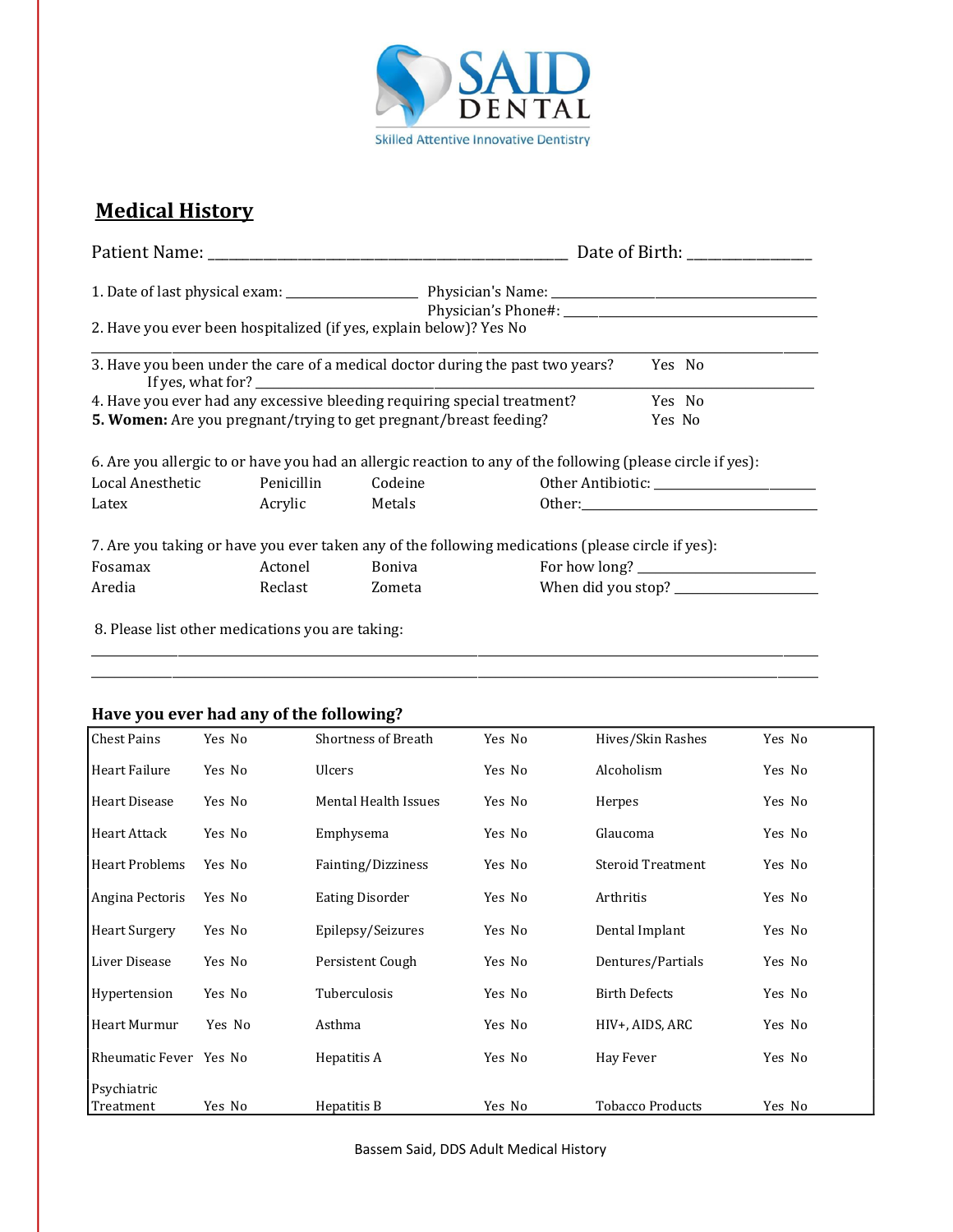

٦

| Sickle Cell Disease Yes No      |        | Hepatits C or D   | Yes No | Bruise Easily   | Yes No |
|---------------------------------|--------|-------------------|--------|-----------------|--------|
| Sinus Trouble                   | Yes No | Pacemaker         | Yes No | Jaundice        | Yes No |
| Artificial Joints               | Yes No | Night Sweats      | Yes No | Kidney Trouble  | Yes No |
| Thyroid Disease                 | Yes No | Stroke            | Yes No | <b>Diabetes</b> | Yes No |
| Anemia                          | Yes No | Drug Addiction    | Yes No | Chemotherapy    | Yes No |
| <b>Blood Transfusion Yes No</b> |        | Cold Sores        | Yes No | Cancer          | Yes No |
| Mitral Valve                    |        |                   |        |                 |        |
| Prolapse (MVP)                  | Yes No | Radiation Therapy | Yes No | Transplant      | Yes No |

### **Dental History**

| 1. Date of last dental exam: Date of last dental x-rays: ________________________                                                                                                                                                                                |                            |                 |     |                      |               |  |
|------------------------------------------------------------------------------------------------------------------------------------------------------------------------------------------------------------------------------------------------------------------|----------------------------|-----------------|-----|----------------------|---------------|--|
|                                                                                                                                                                                                                                                                  |                            |                 |     |                      |               |  |
| 3. Are you having tooth or gum pain at this time?                                                                                                                                                                                                                |                            |                 |     | Yes No               |               |  |
| 4. Do you feel nervous about having dental treatment?                                                                                                                                                                                                            |                            |                 |     | Yes No               |               |  |
| 5. Have you ever had a bad experience in a dental office?                                                                                                                                                                                                        |                            |                 |     | Yes No               |               |  |
| 6. Do your gums bleed when brushing / flossing?                                                                                                                                                                                                                  |                            |                 |     | Yes No               |               |  |
| 7. Have you ever seen a periodontist?<br>Yes No                                                                                                                                                                                                                  |                            |                 |     |                      |               |  |
| 8. Have you ever had a "deep cleaning" (Scaling and Root Planing)?                                                                                                                                                                                               |                            |                 |     |                      | Yes No        |  |
| 9. On a scale 1-10 (10 being Highest), How important is it to you to keep your teeth?                                                                                                                                                                            |                            |                 |     |                      |               |  |
| 10. Would you be interested in discussing ways to improve your smile?                                                                                                                                                                                            |                            |                 |     | Yes No               |               |  |
|                                                                                                                                                                                                                                                                  |                            |                 |     |                      |               |  |
| Do you have any of the following dental concerns:                                                                                                                                                                                                                |                            |                 |     |                      |               |  |
| Clicking in jaw joint                                                                                                                                                                                                                                            | Yes No                     | Sensitivity to: | Hot | Cold                 | Sweets Biting |  |
| Pain in or around your ears                                                                                                                                                                                                                                      | Yes No                     | Swelling        |     | <b>Bleeding Gums</b> |               |  |
| Difficulty opening or closing                                                                                                                                                                                                                                    | <b>Bad Taste</b><br>Yes No |                 |     | <b>Bad Breath</b>    |               |  |
| Difficulty chewing                                                                                                                                                                                                                                               | Yes No                     | Food Catching   |     | Tooth Pain           |               |  |
| History of trauma to jaw or face                                                                                                                                                                                                                                 | Yes No                     | Clenching       |     | Grinding             |               |  |
| Other: the contract of the contract of the contract of the contract of the contract of the contract of the contract of the contract of the contract of the contract of the contract of the contract of the contract of the con<br>Diagnosis of TMJ/TMD<br>Yes No |                            |                 |     |                      |               |  |
|                                                                                                                                                                                                                                                                  |                            |                 |     |                      |               |  |

**I** understand the importance of a truthful health history and realize that incomplete information may have an adverse effect on my treatment. To the best of my knowledge, the information above is complete and **accurate.**

Signature: \_\_\_\_\_\_\_\_\_\_\_\_\_\_\_\_\_\_\_\_\_\_\_\_\_\_\_\_\_\_\_\_\_\_\_\_\_\_\_\_\_\_\_\_\_\_\_\_\_\_\_\_\_\_\_\_\_\_\_\_\_ Date\_\_\_\_\_\_\_\_\_\_\_\_\_\_\_\_\_\_\_\_\_\_\_\_\_\_\_\_\_\_\_\_\_\_\_\_\_\_\_\_\_

Doctor's Signature\_\_\_\_\_\_\_\_\_\_\_\_\_\_\_\_\_\_\_\_\_\_\_\_\_\_\_\_\_\_\_\_\_\_\_\_\_\_\_\_\_\_\_\_\_\_\_\_\_\_\_\_\_\_\_\_\_\_\_\_\_\_\_\_\_\_\_\_\_\_\_\_\_\_\_\_\_\_\_\_\_\_\_\_\_\_\_\_\_\_\_\_\_\_\_\_\_\_\_\_

Doctor's Notes: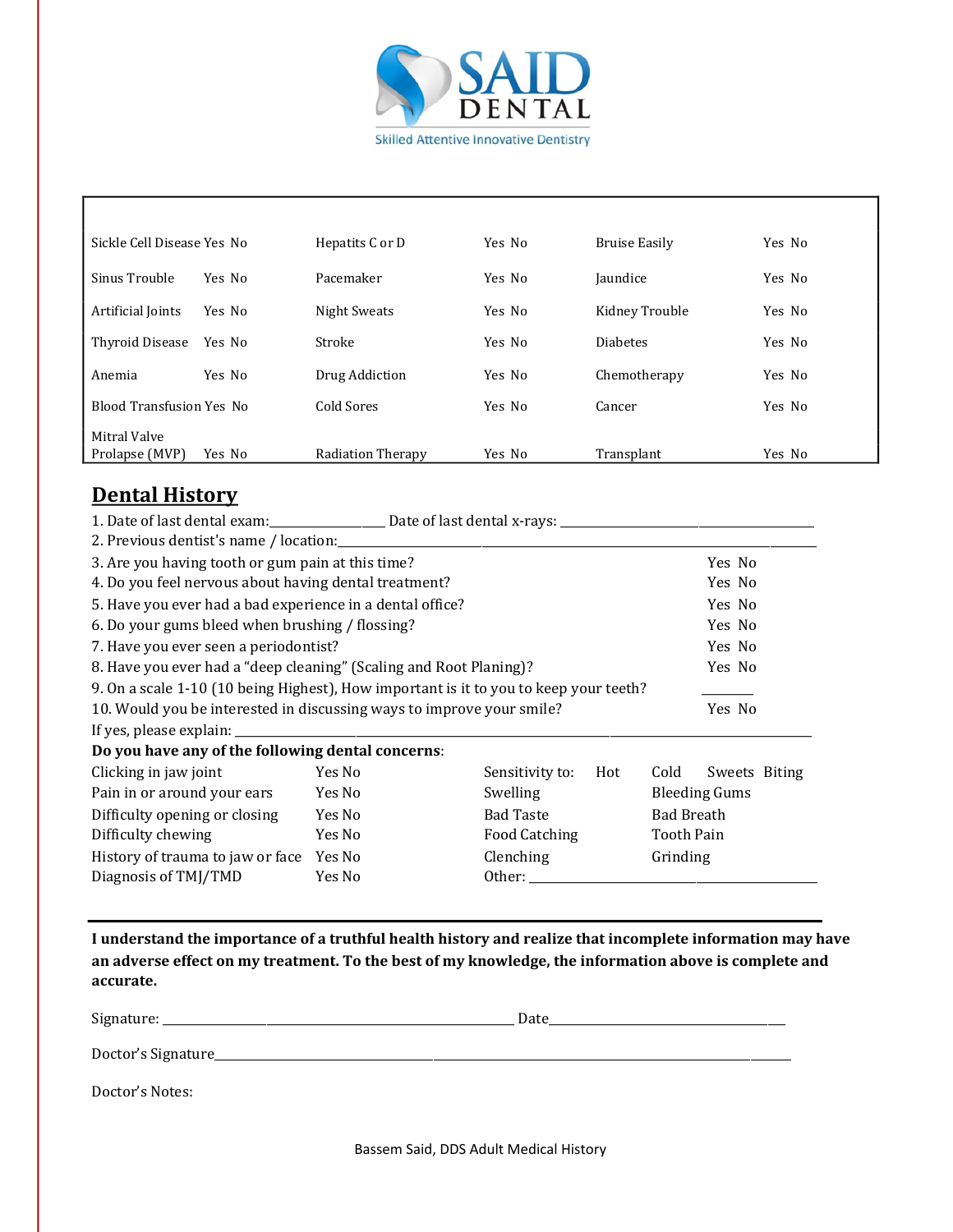

# **Financial Guidelines**

Payment for treatment is due and payable the day services are rendered. It is our goal, however, to assist all of our patients in obtaining the dental treatment they deserve. Therefore, we are pleased to offer several payment options. Please read the following carefully. Our financial coordinator will answer any questions you may have, and assist you in selecting the appropriate financial plan for your needs.

### For your convenience, we offer the following financial options:

1. In addition to personal checks and cash, we also accept payment through MasterCard/Visa, American Express, and Discover.

### 2. CareCredit Card

CareCredit is a healthcare credit card designed for your health and wellness needs for you and your entire family. To learn more about this financial option please contact our front office for more information.

### 3. Dental Insurance

We are happy to file insurance claims and assist you in obtaining the maximum benefits specified in your contract. However, please keep the following in mind:

- Your insurance is a contract between you, your employer, and your insurance company. We are not a party to that contract. We will do our best to ESTIMATE your coverage, and file your insurance on your behalf. Not all dental services are necessarily covered under your dental insurance plan. It is essential that you read and understand your coverage and pay special attention to any preauthorization requirements, exclusions and waiting periods.
- Our office policy states that you are totally responsible for your bill. The ESTIMATED patient portion of the fee is due at the time of service. If a balance remains after we receive payment from your insurance carrier within 30 days we will notify you. Failure of your insurance carrier to reimburse our office within 30 days will result in our billing you directly for the remaining balance.
- Our participation in a Preferred Provider Organization (PPO) is a contract between this office and the organization to provide dental services for the negotiated network fee schedule. Individual coverage and benefits will vary within the organization and are dependent on the contract between you, your employer and the insurance company. While we guarantee our fees will not exceed the network fee schedule, we cannot be responsible for variances in coverage and benefits within the PPO.
- If your coverage changes for any reason, please notify the office immediately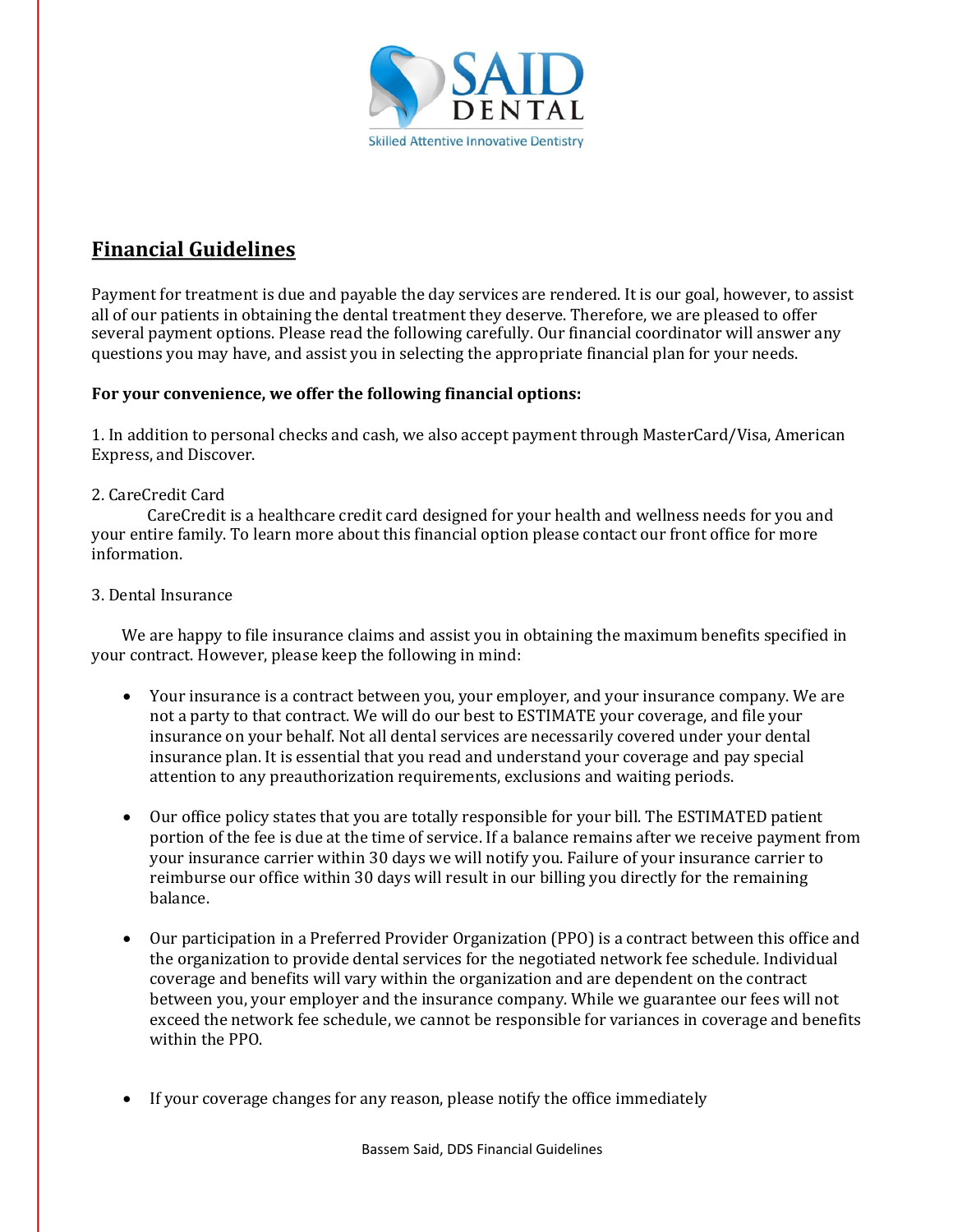

By signing this form, you have read and understand our policy. Any denials or insurance payments less than estimated will be your responsibility. Payment will be due upon our billing cycle. All estimated out of pocket fees and deductibles are due the day of treatment. Ask our office regarding our financial options before your visit, or if you have any questions regarding your insurance and our policy.

I have read the Financial Policy. I understand and agree to this Policy.

**\_\_\_\_\_\_\_\_\_\_\_\_\_\_\_\_\_\_\_\_\_\_\_\_\_\_\_\_\_\_\_\_\_\_\_\_\_\_\_\_\_\_\_\_\_\_\_\_\_\_\_\_\_\_\_\_ \_\_\_\_\_\_\_\_\_\_\_\_\_\_\_\_\_\_\_\_**

Signature of Patient or Responsible Party Date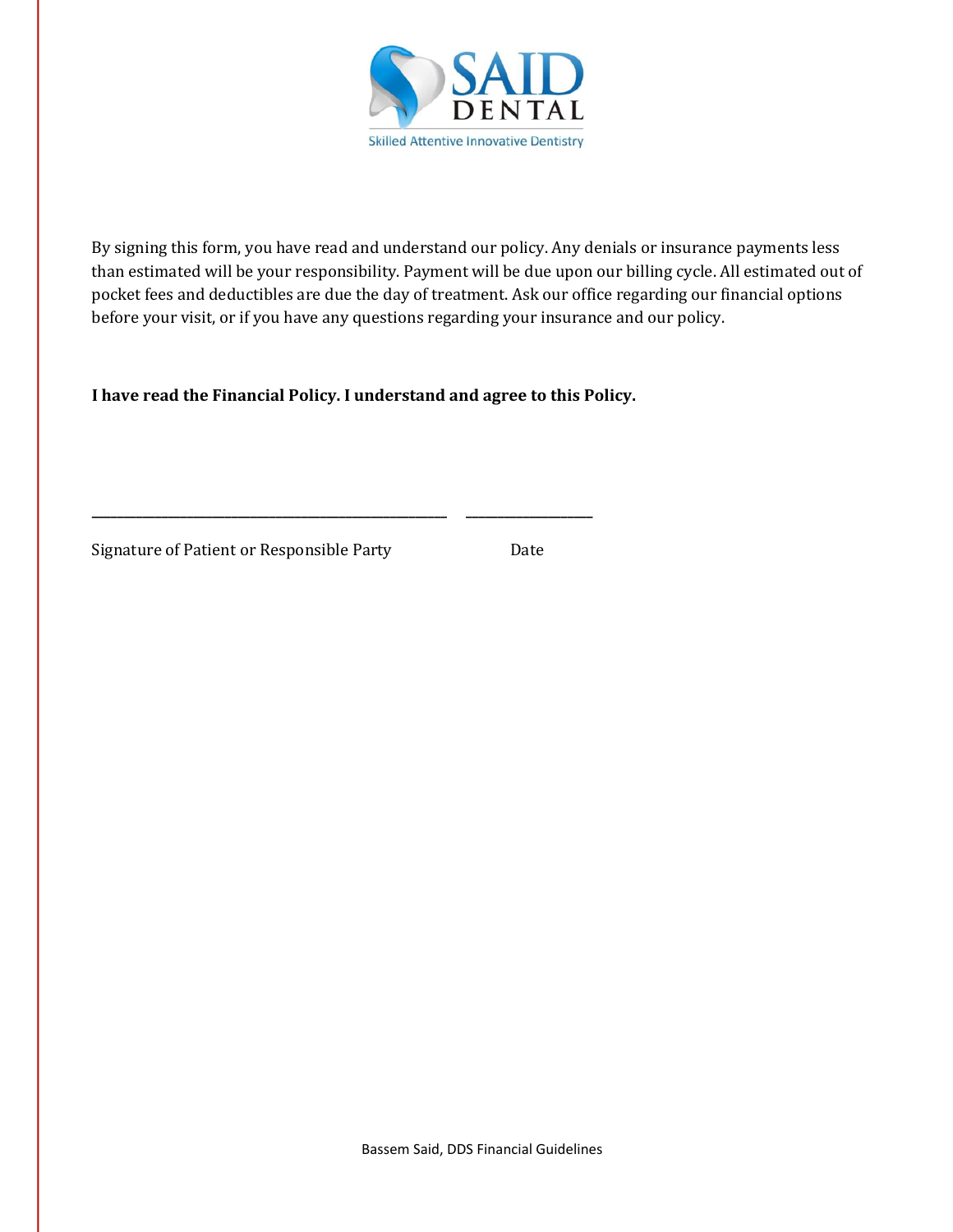

### **Acknowledgement of Receipt of Notice of Privacy Practices**

\_\_\_\_\_\_\_\_\_\_\_\_\_\_\_\_\_\_\_\_\_\_\_\_\_\_\_\_\_\_\_\_\_\_\_\_\_\_\_\_\_\_\_\_\_\_\_\_\_\_\_\_\_\_\_\_\_\_\_\_\_\_\_\_\_\_\_\_\_\_\_\_\_\_\_\_\_\_\_\_\_\_\_\_\_\_\_\_\_\_

Patient Name: \_\_\_\_\_\_\_\_\_\_\_\_\_\_\_\_\_\_\_\_\_\_\_\_\_\_\_\_\_\_\_\_\_\_\_\_\_\_\_\_\_\_

State and federal laws require us to maintain the privacy of your health information and to inform you about our privacy practices by providing you with a Notice of Privacy Practices. Our Notice is available online. If you prefer a paper copy, please ask a team member for a copy of our Notice.

I acknowledge that a copy of this office's Notice of Privacy Practices has been made available to me. I have been given the opportunity to ask any questions I may have regarding this Notice.

Signature Date

---------------------------FOR OFFICE USE ONLY-----------------------

We attempted to obtain written acknowledgement of receipt of our Notice of Privacy Practices, but acknowledgement could not be obtained because:

 $\square$  Individual refused to sign

 $\square$  Communication barriers prohibited obtaining the acknowledgement

 $\Box$  An emergency situation prevented us from obtaining the acknowledgement

□ Other (Please Specify)